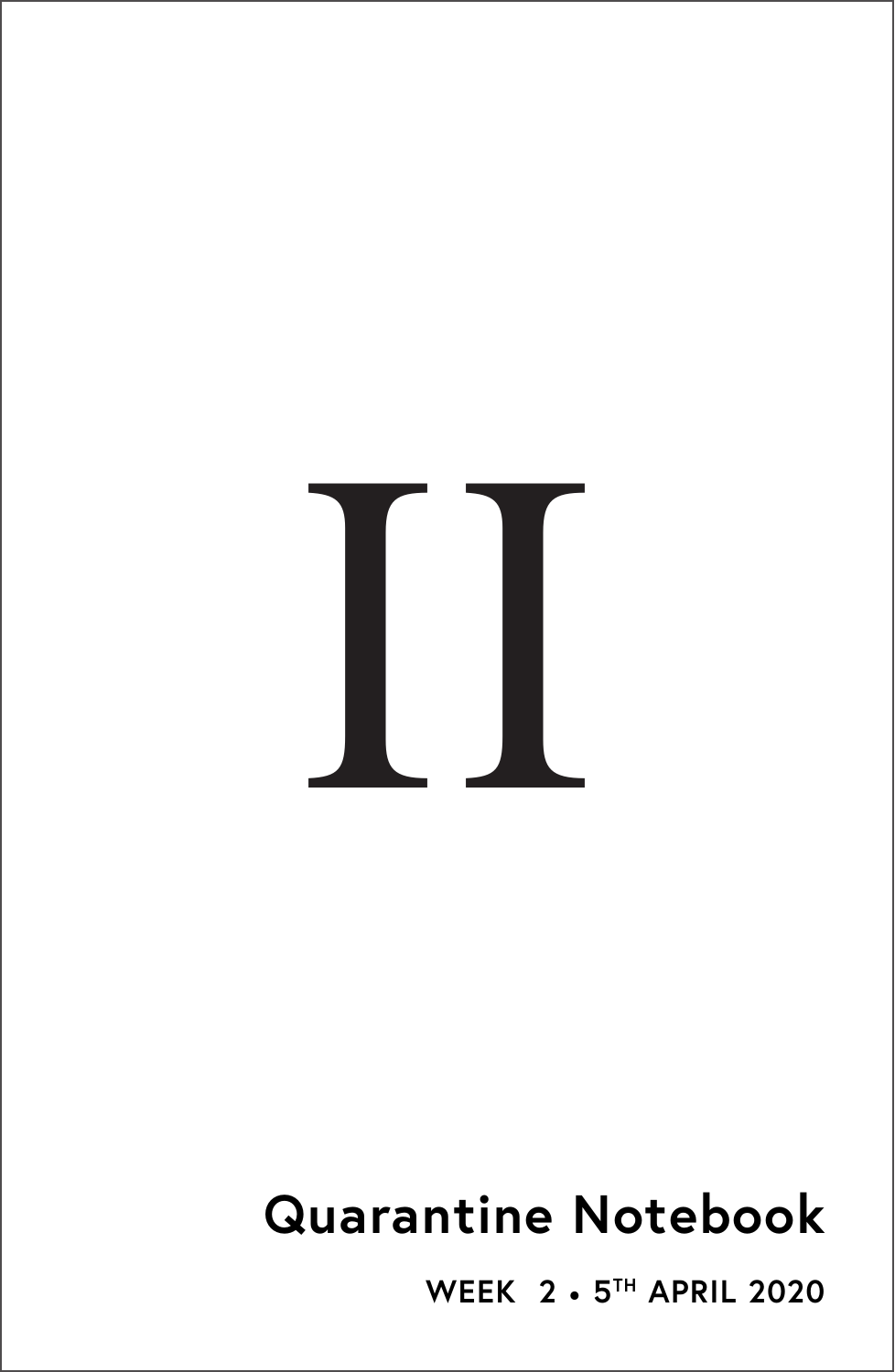## **Quarantine Notebook**

WEEK 2

 $5<sup>th</sup>$  April 2020

Copyright of each piece of writing in this document belongs to its respective author. © 2020

Permission has been obtained from each author to display this work on the website [www.muscaliet.co.uk.](https://www.muscaliet.co.uk) The website is property of Muscaliet Press.

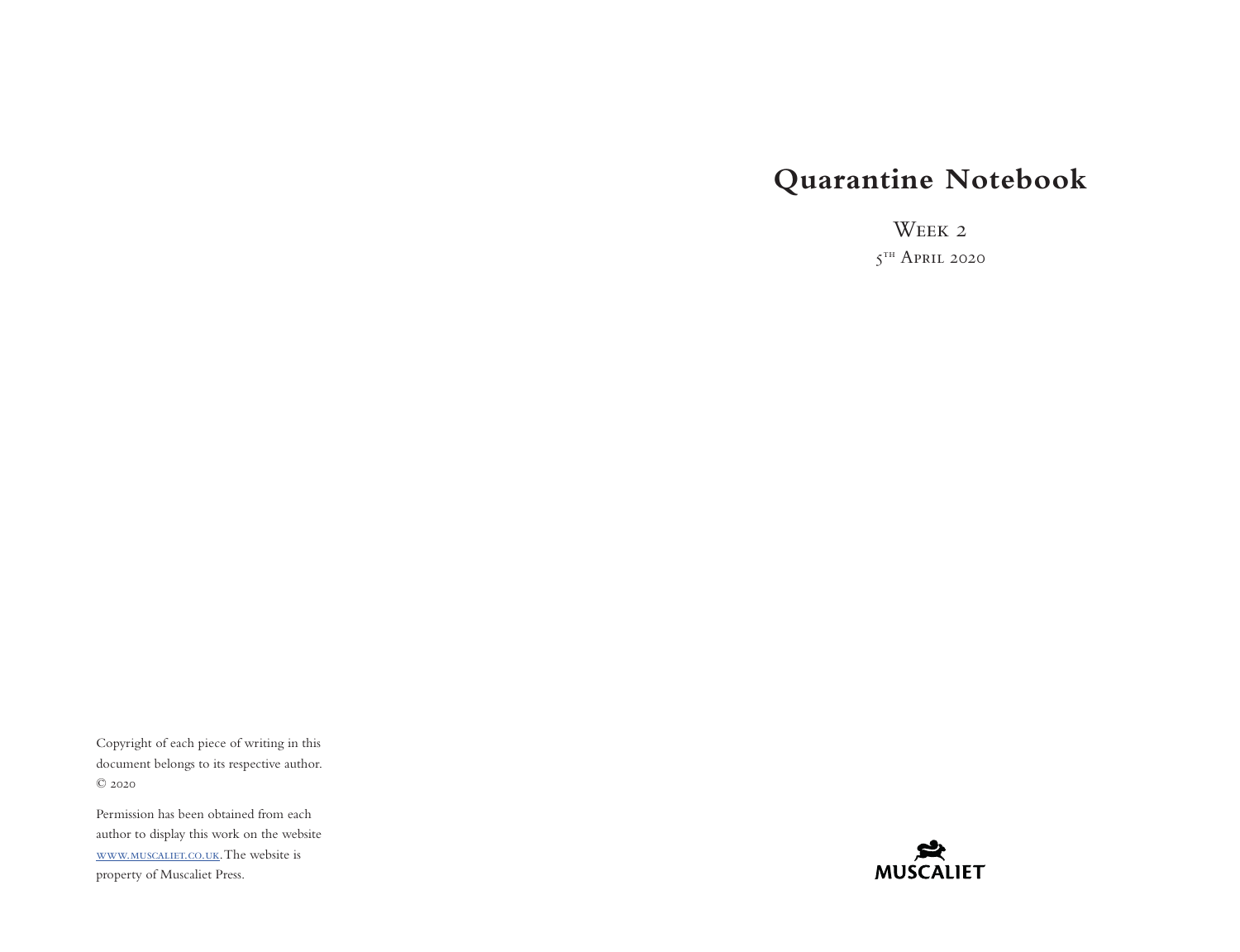PHILIPPE JACCOTTET, TRANS. IAN BRINTON

### REFLECTIONS BENEATH A CLOUDY SKY

*(Written in 1976 soon after the death of his friend Gustave Roud)*

I possess now no conviction that we'll ever make that voyage across skies of simple opening brightness, Defying every shadow's law in our pursuit; I have no vision of us now as unseen eagles, eternally revolving around undetermined peaks in blinding light…

 (Pulling together shards of time does not erect eternity. Like gleaners we just arch our backs and see no more than the horizon of ploughed fields with its tracks that trace across our patient graves.)

\*

*The lines are the opening ones of Philippe Jaccottet's poem 'Pensees Sous les Nuages' dedicated to his friend Gustave Roud who had died some months before. I am working through this longer poem at the moment and therefore offer up these little openings (what Jaccottet might call 'ouvertures').*

Duncan MacKay

Upright but witless print's persuasive fixing words to words words to world bobbing for apples as referential target

> what describes the tender act of longing & grief furtive thefts one by one

 prompting for purpose in the way of thought a subset of the possible observe that conciliation in making meaning

 is this a descriptive adequacy an implicit knowledge schematic these strings projected reality at least a family resemblance

in illusions of mental depth & the improvised mind at least a consistency without account tricked into coherence by desire the process ratcheting up

as if the mind were flat on its back & the bargains by which we discover who really wants what are struck.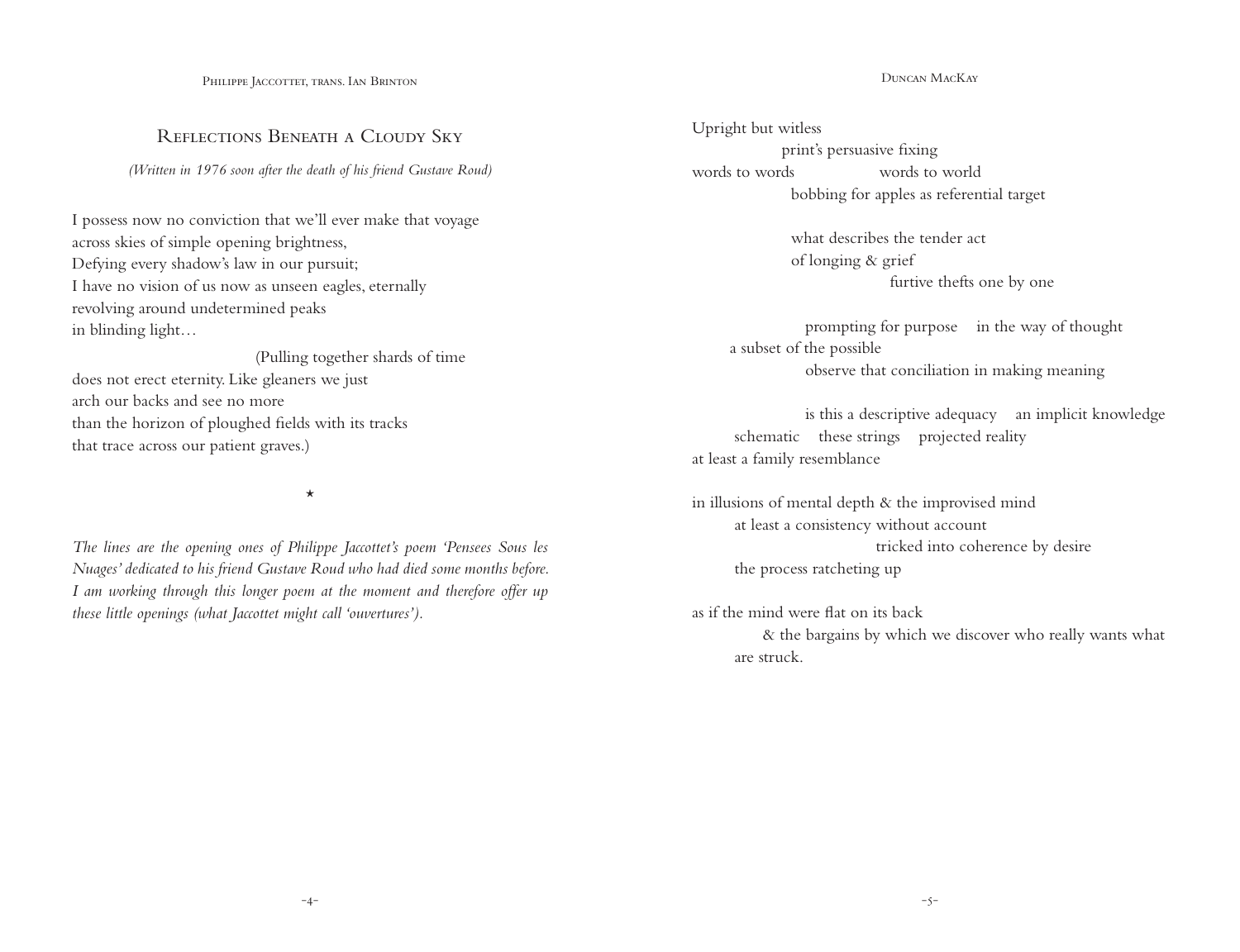Chris McCully

### commodities II

quiet on the roads London, Birmingham, Manchester rostered for morgues

who knew the details the etiquette of coughing? where it all would lead?

shortage of condoms stuff rotting in fields goats roaming streets John Worthen

### German Bells

Churches now ring bells, 19.30 pünktlich, every night; Banged, whanged and clanged the German way. No change ringing, no progressions or melodies. Just a jangle. How undisciplined! And probably right.